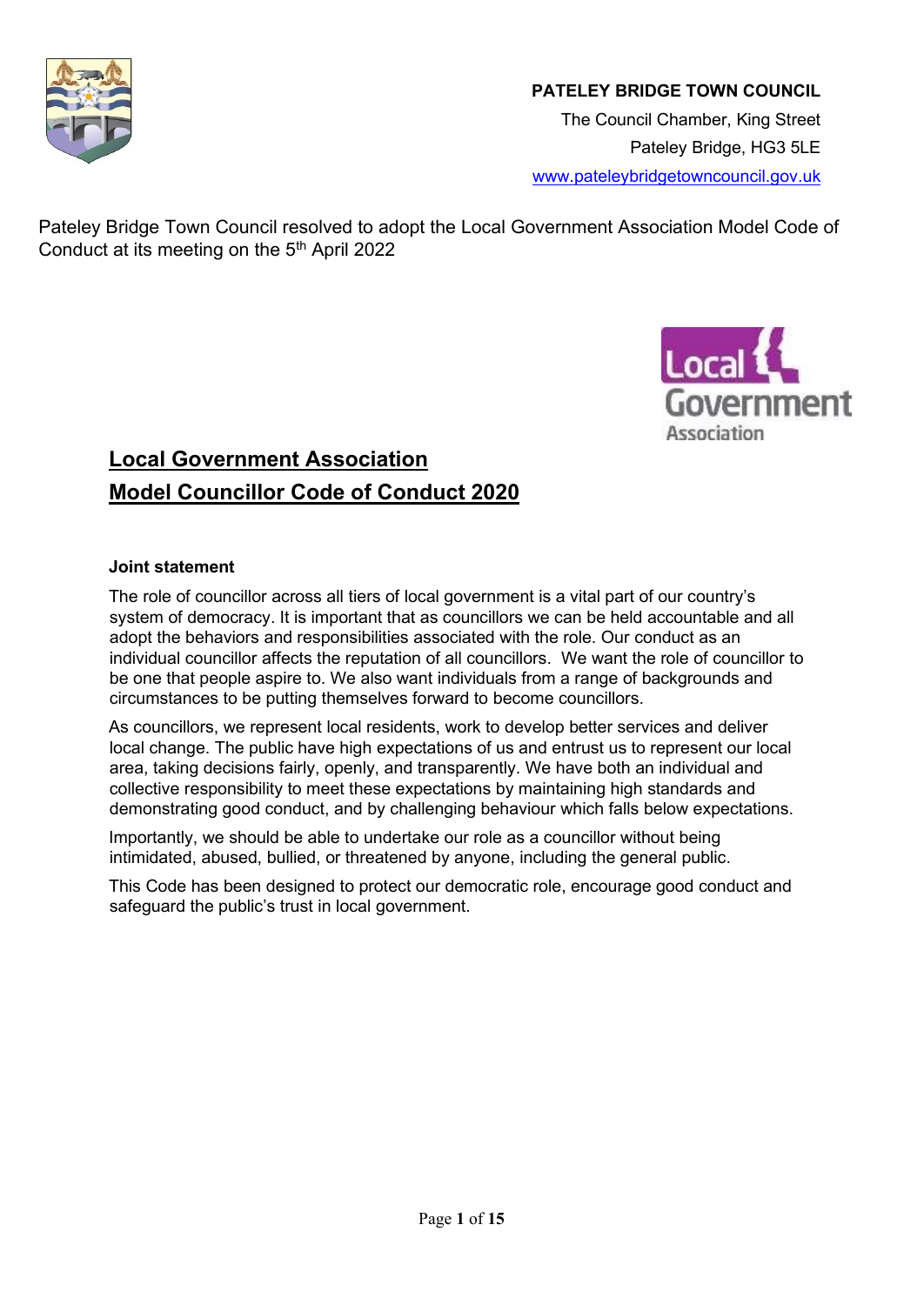## **Introduction**

The Local Government Association (LGA) has developed this Model Councillor Code of Conduct, in association with key partners and after extensive consultation with the sector, as part of its work on supporting all tiers of local government to continue to aspire to high standards of leadership and performance. It is a template for councils to adopt in whole and/or with local amendments.

All councils are required to have a local Councillor Code of Conduct.

The LGA will undertake an annual review of this Code to ensure it continues to be fit- forpurpose, incorporating advances in technology, social media and changes in legislation. The LGA can also offer support, training and mediation to councils and councillors on the application of the Code and the National Association of Local Councils (NALC) and the county associations of local councils can offer advice and support to town and parish councils.

## **Definitions**

For the purposes of this Code of Conduct, a "councillor" means a member or co-opted member of a local authority or a directly elected mayor. A "co-opted member" is defined in the Localism Act 2011 Section 27(4) as "a person who is not a member of the authority but who

a) is a member of any committee or sub-committee of the authority, or;

b) is a member of, and represents the authority on, any joint committee or joint sub- committee of the authority; and who is entitled to vote on any question that falls to be decided at any meeting of that committee or sub-committee".

For the purposes of this Code of Conduct, "local authority" includes county councils, district councils, London borough councils, parish councils, town councils, fire and rescue authorities, police authorities, joint authorities, economic prosperity boards, combined authorities and National Park authorities.

## **Purpose of the Code of Conduct**

The purpose of this Code of Conduct is to assist you, as a councillor, in modelling the behaviour that is expected of you, to provide a personal check and balance, and to set out the type of conduct that could lead to action being taken against you. It is also to protect you, the public, fellow councillors, local authority officers and the reputation of local government. It sets out general principles of conduct expected of all councillors and your specific obligations in relation to standards of conduct. The LGA encourages the use of support, training and mediation prior to action being taken using the Code. The fundamental aim of the Code is to create and maintain public confidence in the role of councillor and local government.

#### **General principles of councillor conduct**

Everyone in public office at all levels; all who serve the public or deliver public services, including ministers, civil servants, councillors and local authority officers; should uphold th[e](https://www.gov.uk/government/publications/the-7-principles-of-public-life/the-7-principles-of-public-life--2) [Seven](https://www.gov.uk/government/publications/the-7-principles-of-public-life/the-7-principles-of-public-life--2) [Principles of Public Life,](https://www.gov.uk/government/publications/the-7-principles-of-public-life/the-7-principles-of-public-life--2) also known as the Nolan Principles.

Building on these principles, the following general principles have been developed specifically for the role of councillor.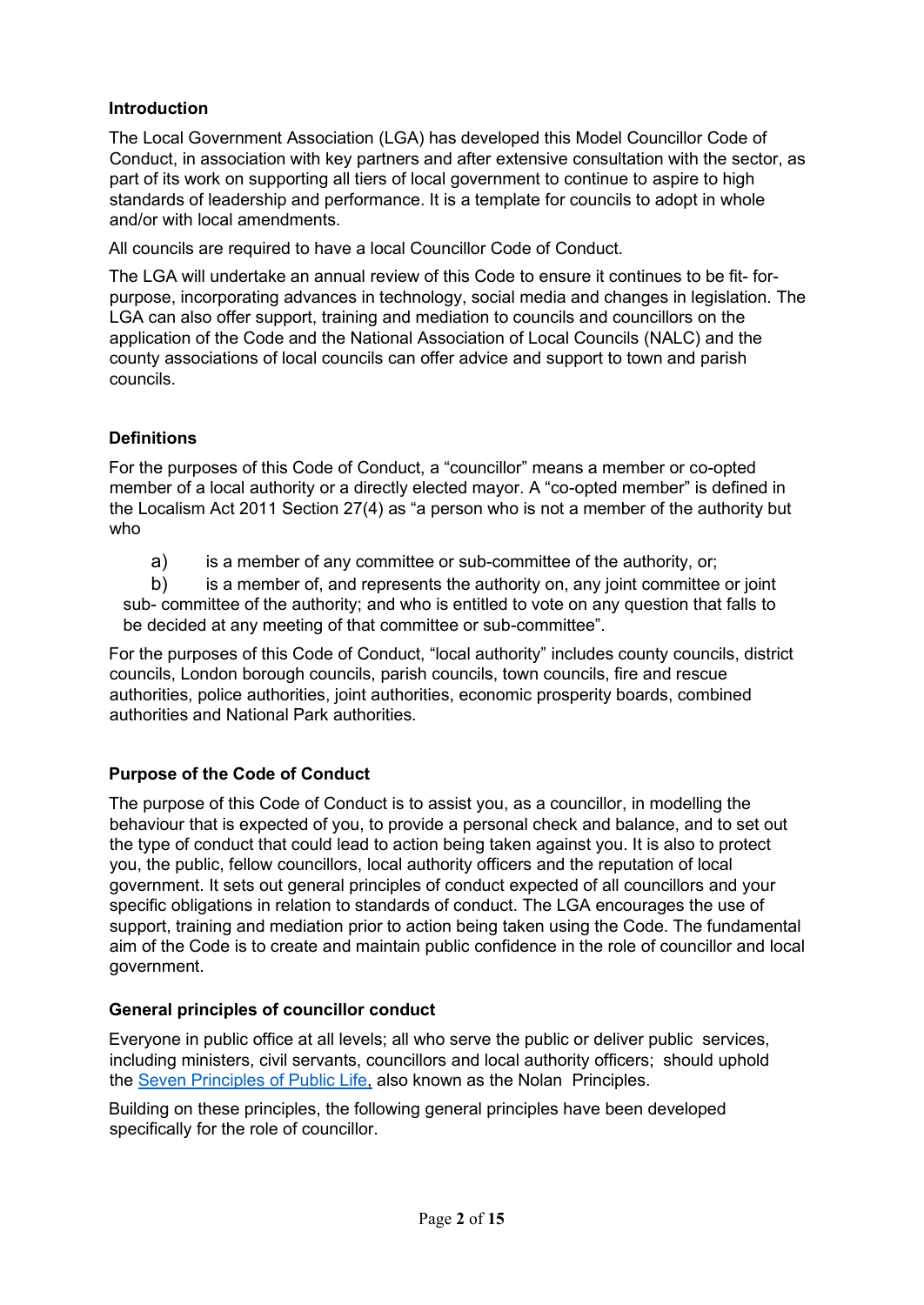In accordance with the public trust placed in me, on all occasions:

- I act with integrity and honesty
- I act lawfully
- I treat all persons fairly and with respect; and
- I lead by example and act in a way that secures public confidence in the role of councillor.

In undertaking my role:

- I impartially exercise my responsibilities in the interests of the local community
- I do not improperly seek to confer an advantage, or disadvantage, on any person
- I avoid conflicts of interest
- I exercise reasonable care and diligence; and
- I ensure that public resources are used prudently in accordance with my local authority's requirements and in the public interest.

## **Application of the Code of Conduct**

This Code of Conduct applies to you as soon as you sign your declaration of acceptance of the office of councillor or attend your first meeting as a co-opted member and continues to apply to you until you cease to be a councillor.

This Code of Conduct applies to you when you are acting in your capacity as a councillor which may include when:

- you misuse your position as a councillor
- Your actions would give the impression to a reasonable member of the public with knowledge of all the facts that you are acting as a councillor;

The Code applies to all forms of communication and interaction, including:

- at face-to-face meetings
- at online or telephone meetings
- in written communication
- in verbal communication
- in non-verbal communication
- in electronic and social media communication, posts, statements, and comments.

You are also expected to uphold high standards of conduct and show leadership at all times when acting as a councillor.

Your Monitoring Officer has statutory responsibility for the implementation of the Code of Conduct, and you are encouraged to seek advice from your Monitoring Officer on any matters that may relate to the Code of Conduct. Town and parish councillors are encouraged to seek advice from their Clerk, who may refer matters to the Monitoring Officer.

#### **Standards of councillor conduct**

This section sets out your obligations, which are the minimum standards of conduct required of you as a councillor. Should your conduct fall short of these standards, a complaint may be made against you, which may result in action being taken.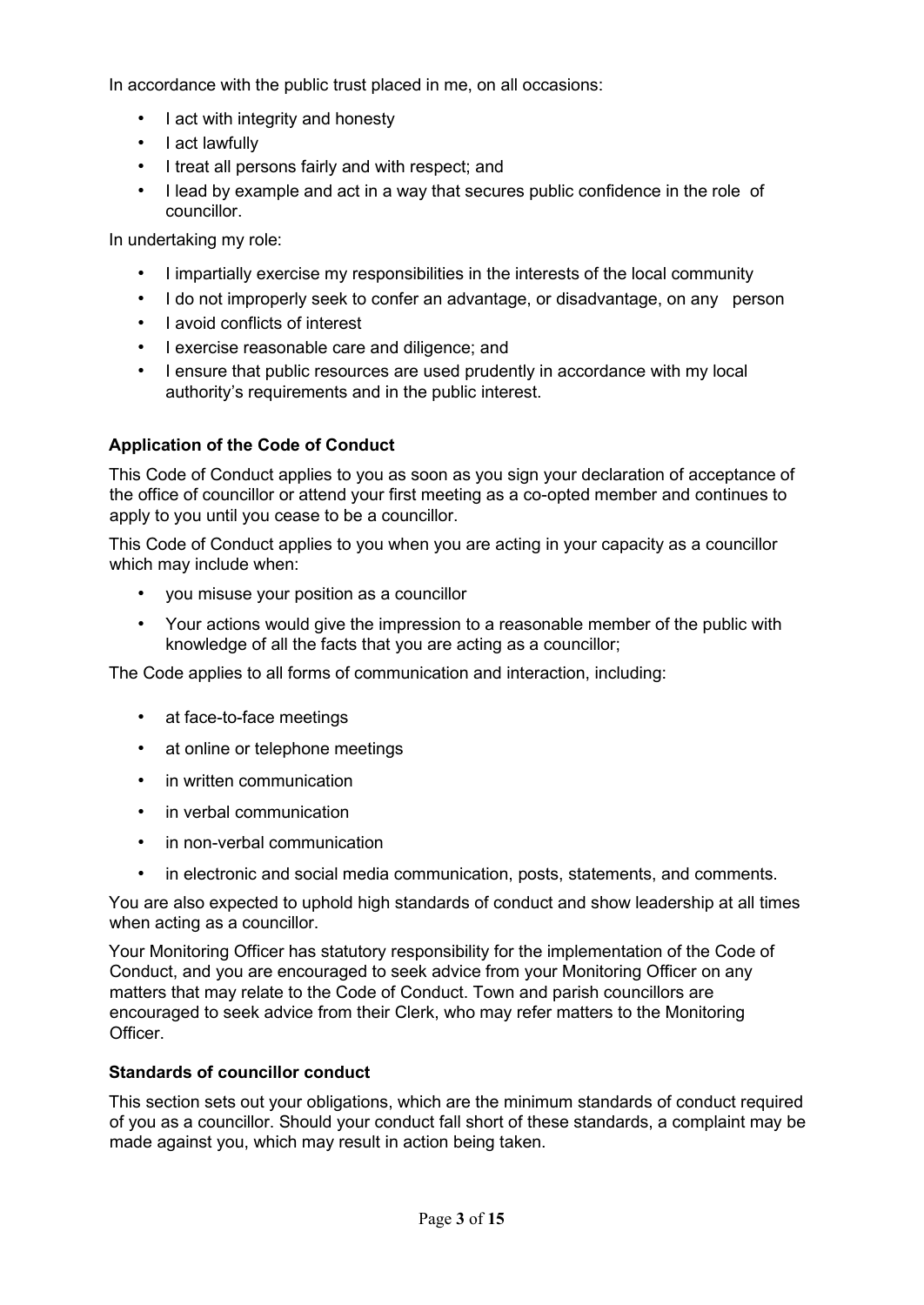Guidance is included to help explain the reasons for the obligations and how they should be followed.

## **General Conduct**

**1. Respect** 

## **As a councillor:**

**1.1 I treat other councillors and members of the public with respect.**

### **1.2 I treat local authority employees, employees and representatives of partner organisations and those volunteering for the local authority with respect and respect the role they play.**

Respect means politeness and courtesy in behaviour, speech, and in the written word. Debate and having different views are all part of a healthy democracy. As a councillor, you can express, challenge, criticise and disagree with views, ideas, opinions and policies in a robust but civil manner. You should not, however, subject individuals, groups of people or organisations to personal attack.

In your contact with the public, you should treat them politely and courteously. Rude and offensive behaviour lowers the public's expectations and confidence in councillors.

In return, you have a right to expect respectful behaviour from the public. If members of the public are being abusive, intimidatory or threatening you are entitled to stop any conversation or interaction in person or online and report them to the local authority, the relevant social media provider or the police. This also applies to fellow councillors, where action could then be taken under the Councillor Code of Conduct, and local authority employees, where concerns should be raised in line with the local authority's councillorofficer protocol.

## **2. Bullying, harassment and discrimination**

## **As a councillor:**

**2.1 I do not bully any person.**

## **2.2 I do not harass any person.**

## **2.3 I promote equalities and do not discriminate unlawfully against any person.**

The Advisory, Conciliation and Arbitration Service (ACAS) characterises bullying as offensive, intimidating, malicious or insulting behaviour, an abuse or misuse of power through means that undermine, humiliate, denigrate or injure the recipient. Bullying might be a regular pattern of behaviour or a one-off incident, happen face-to-face, on social media, in emails or phone calls, happen in the workplace or at work social events and may not always be obvious or noticed by others.

The Protection from Harassment Act 1997 defines harassment as conduct that causes alarm or distress or puts people in fear of violence and must involve such conduct on at least two occasions. It can include repeated attempts to impose unwanted communications and contact upon a person in a manner that could be expected to cause distress or fear in any reasonable person.

Unlawful discrimination is where someone is treated unfairly because of a protected characteristic. Protected characteristics are specific aspects of a person's identity defined by the Equality Act 2010. They are age, disability, gender reassignment,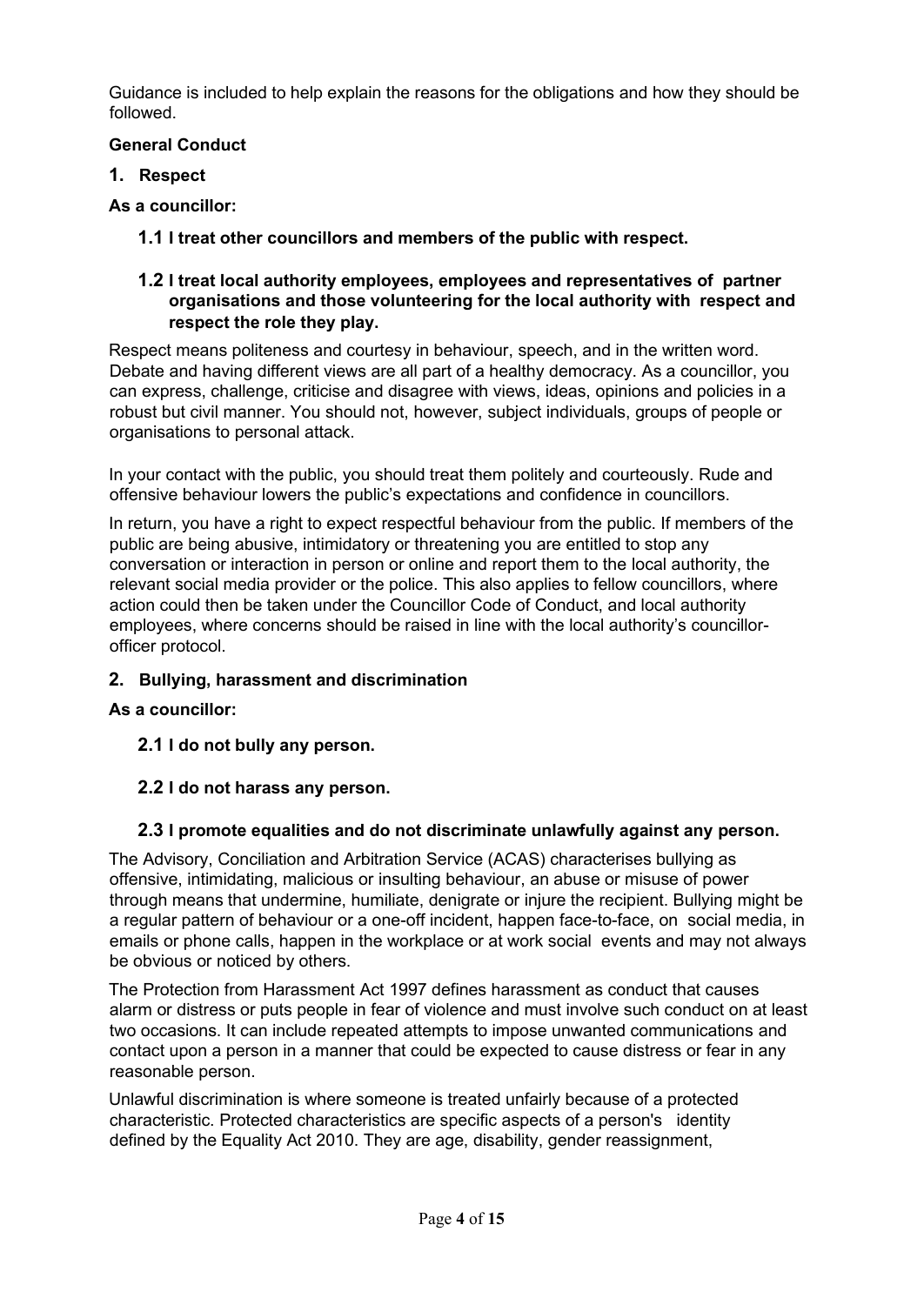marriage and civil partnership, pregnancy and maternity, race, religion or belief, sex and sexual orientation.

The Equality Act 2010 places specific duties on local authorities. Councillors have a central role to play in ensuring that equality issues are integral to the local authority's performance and strategic aims, and that there is a strong vision and public commitment to equality across public services.

## **3. Impartiality of officers of the council**

## **As a councillor:**

#### **3.1 I do not compromise, or attempt to compromise, the impartiality of anyone who works for, or on behalf of, the local authority.**

Officers work for the local authority as a whole and must be politically neutral (unless they are political assistants). They should not be coerced or persuaded to act in a way that would undermine their neutrality. You can question officers in order to understand, for example, their reasons for proposing to act in a particular way, or the content of a report that they have written. However, you must not try and force them to act differently, change their advice, or alter the content of that report, if doing so would prejudice their professional integrity.

## **4. Confidentiality and access to information**

#### **As a councillor:**

- **4.1 I do not disclose information:**
- **a. given to me in confidence by anyone**
- **b. acquired by me which I believe, or ought reasonably to be aware, is of a confidential nature, unless**
	- **i. I have received the consent of a person authorised to give it;**
	- **ii. I am required by law to do so;**
	- **iii. the disclosure is made to a third party for the purpose of obtaining professional legal advice provided that the third party agrees not to disclose the information to any other person; or**
	- **iv. the disclosure is:**
		- **1. reasonable and in the public interest; and**
		- **2. made in good faith and in compliance with the reasonable requirements of the local authority; and**
		- **3. I have consulted the Monitoring Officer prior to its release.**
- **4.2 I do not improperly use knowledge gained solely as a result of my role as a councillor for the advancement of myself, my friends, my family members, my employer or my business interests.**

#### **4.3 I do not prevent anyone from getting information that they are entitled to by law.**

Local authorities must work openly and transparently, and their proceedings and printed materials are open to the public, except in certain legally defined circumstances. You should work on this basis, but there will be times when it is required by law that discussions, documents and other information relating to or held by the local authority must be treated in a confidential manner. Examples include personal data relating to individuals or information relating to ongoing negotiations.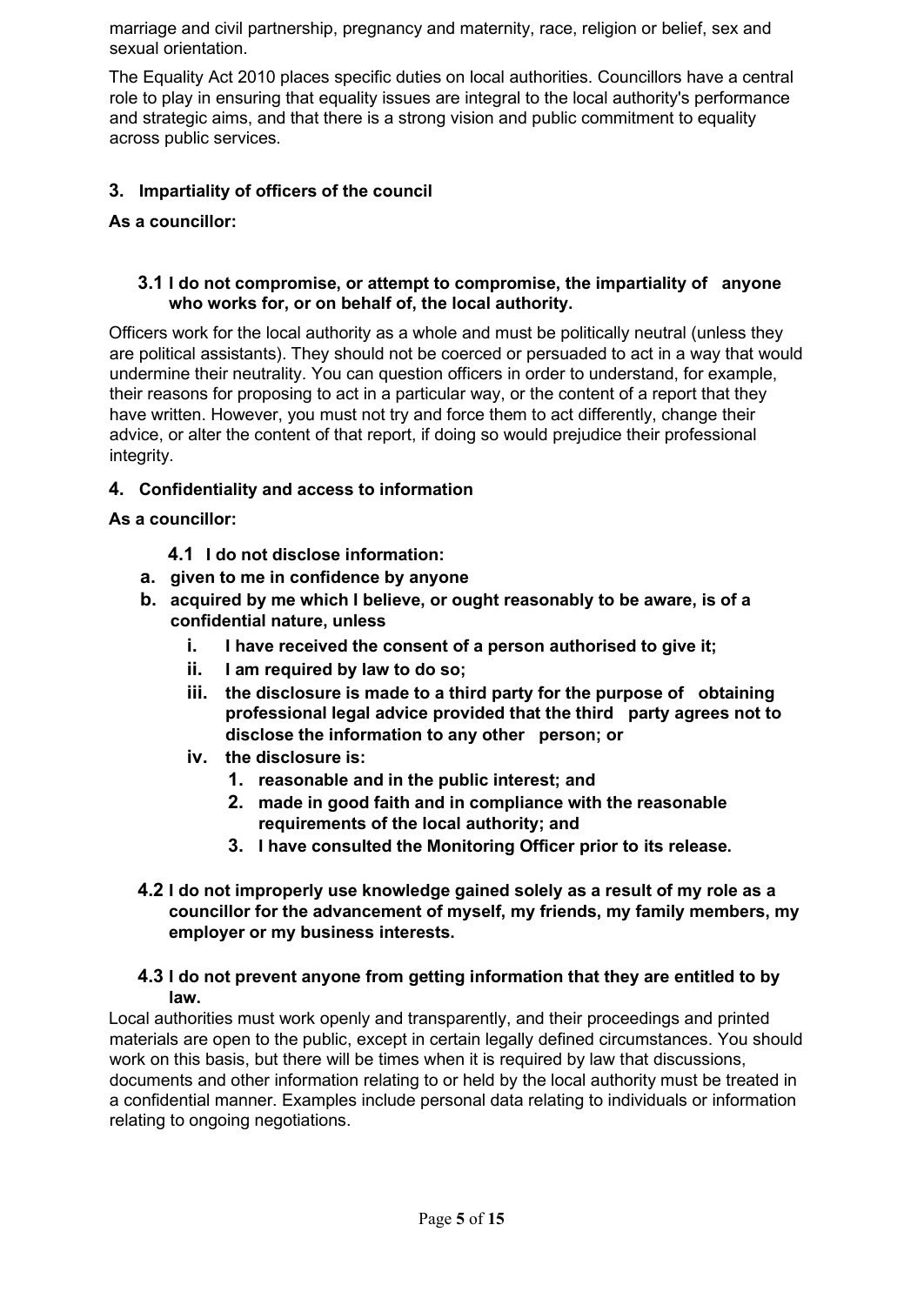#### **5. Disrepute**

### **As a councillor:**

#### **5.1 I do not bring my role or local authority into disrepute.**

As a Councillor, you are trusted to make decisions on behalf of your community and your actions and behaviour are subject to greater scrutiny than that of ordinary members of the public. You should be aware that your actions might have an adverse impact on you, other councillors and/or your local authority and may lower the public's confidence in your or your local authority's ability to discharge your/its functions. For example, behaviour that is considered dishonest and/or deceitful can bring your local authority into disrepute.

You are able to hold the local authority and fellow councillors to account and are able to constructively challenge and express concern about decisions and processes undertaken by the council whilst continuing to adhere to other aspects of this Code of Conduct.

#### **6. Use of position**

#### **As a councillor:**

#### **6.1 I do not use, or attempt to use, my position improperly to the advantage or disadvantage of myself or anyone else.**

Your position as a member of the local authority provides you with certain opportunities, responsibilities, and privileges, and you make choices all the time that will impact others. However, you should not take advantage of these opportunities to further your own or others' private interests or to disadvantage anyone unfairly.

#### **7. Use of local authority resources and facilities**

#### **As a councillor:**

- **7.1 I do not misuse council resources.**
- **7.2 I will, when using the resources of the local authority or authorising their use by others:**
	- **a. act in accordance with the local authority's requirements; and**
	- **b. ensure that such resources are not used for political purposes unless that use could reasonably be regarded as likely to facilitate, or be conducive to, the discharge of the functions of the local authority or of the office to which I have been elected or appointed.**

You may be provided with resources and facilities by the local authority to assist you in carrying out your duties as a councillor.

Examples include:

- **i** office support
- **ii** stationery
- **iii** equipment such as phones, and computers
- **iv** transport
- **v** access and use of local authority buildings and rooms.

These are given to you to help you carry out your role as a councillor more effectively and are not to be used for business or personal gain. They should be used in accordance with the purpose for which they have been provided and the local authority's own policies regarding their use.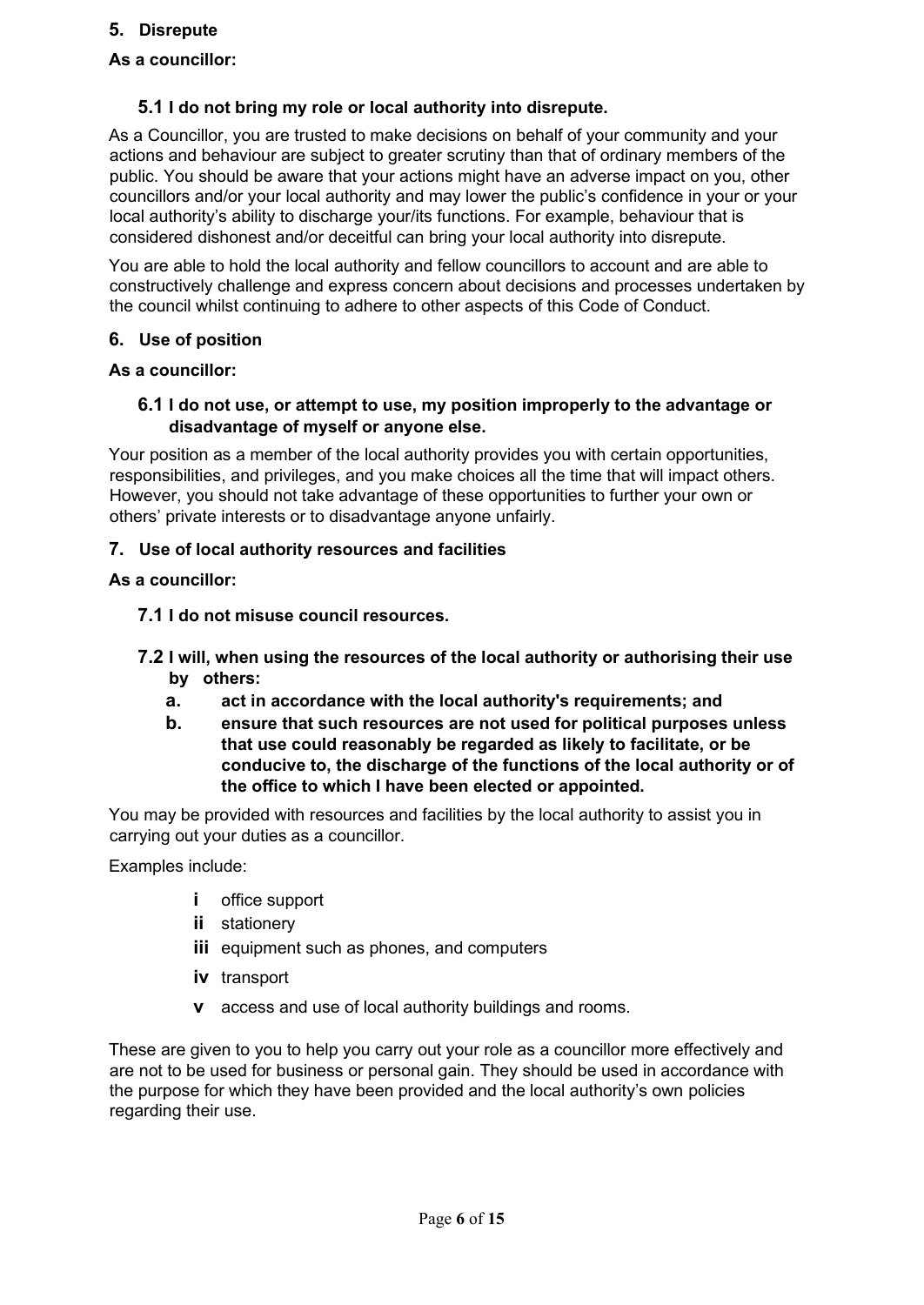### **8. Complying with the Code of Conduct**

## **As a Councillor:**

- **8.1 I undertake Code of Conduct training provided by my local authority.**
- **8.2 I cooperate with any Code of Conduct investigation and/or determination.**
- **8.3 I do not intimidate or attempt to intimidate any person who is likely to be involved with the administration of any investigation or proceedings.**

#### **8.4 I comply with any sanction imposed on me following a finding that I have breached the Code of Conduct.**

It is extremely important for you as a councillor to demonstrate high standards, for you to have your actions open to scrutiny and for you not to undermine public trust in the local authority or its governance. If you do not understand or are concerned about the local authority's processes in handling a complaint you should raise this with your Monitoring Officer.

#### **Protecting your reputation and the reputation of the local authority**

#### **9. Interests**

#### **As a councillor:**

#### **9.1 I register and disclose my interests.**

Section 29 of the Localism Act 2011 requires the Monitoring Officer to establish and maintain a register of interests of members of the authority.

You need to register your interests so that the public, local authority employees and fellow councillors know which of your interests might give rise to a conflict of interest. The register is a public document that can be consulted when (or before) an issue arises. The register also protects you by allowing you to demonstrate openness and a willingness to be held accountable. You are personally responsible for deciding whether or not you should disclose an interest in a meeting, but it can be helpful for you to know early on if others think that a potential conflict might arise. It is also important that the public know about any interest that might have to be disclosed by you or other councillors when making or taking part in decisions, so that decision making is seen by the public as open and honest. This helps to ensure that public confidence in the integrity of local governance is maintained.

You should note that failure to register or disclose a disclosable pecuniary interest as set out in **Table 1**, is a criminal offence under the Localism Act 2011.

**Appendix B sets** out the detailed provisions on registering and disclosing interests. If in doubt, you should always seek advice from your Monitoring Officer.

## **10. Gifts and hospitality**

#### **As a councillor:**

- **10.1 I do not accept gifts or hospitality, irrespective of estimated value, which could give rise to real or substantive personal gain or a reasonable suspicion of influence on my part to show favour from persons seeking to acquire, develop or do business with the local authority or from persons who may apply to the local authority for any permission, licence or other significant advantage.**
- **10.2 I register with the Monitoring Officer any gift or hospitality with an estimated value of at least £50 within 28 days of its receipt.**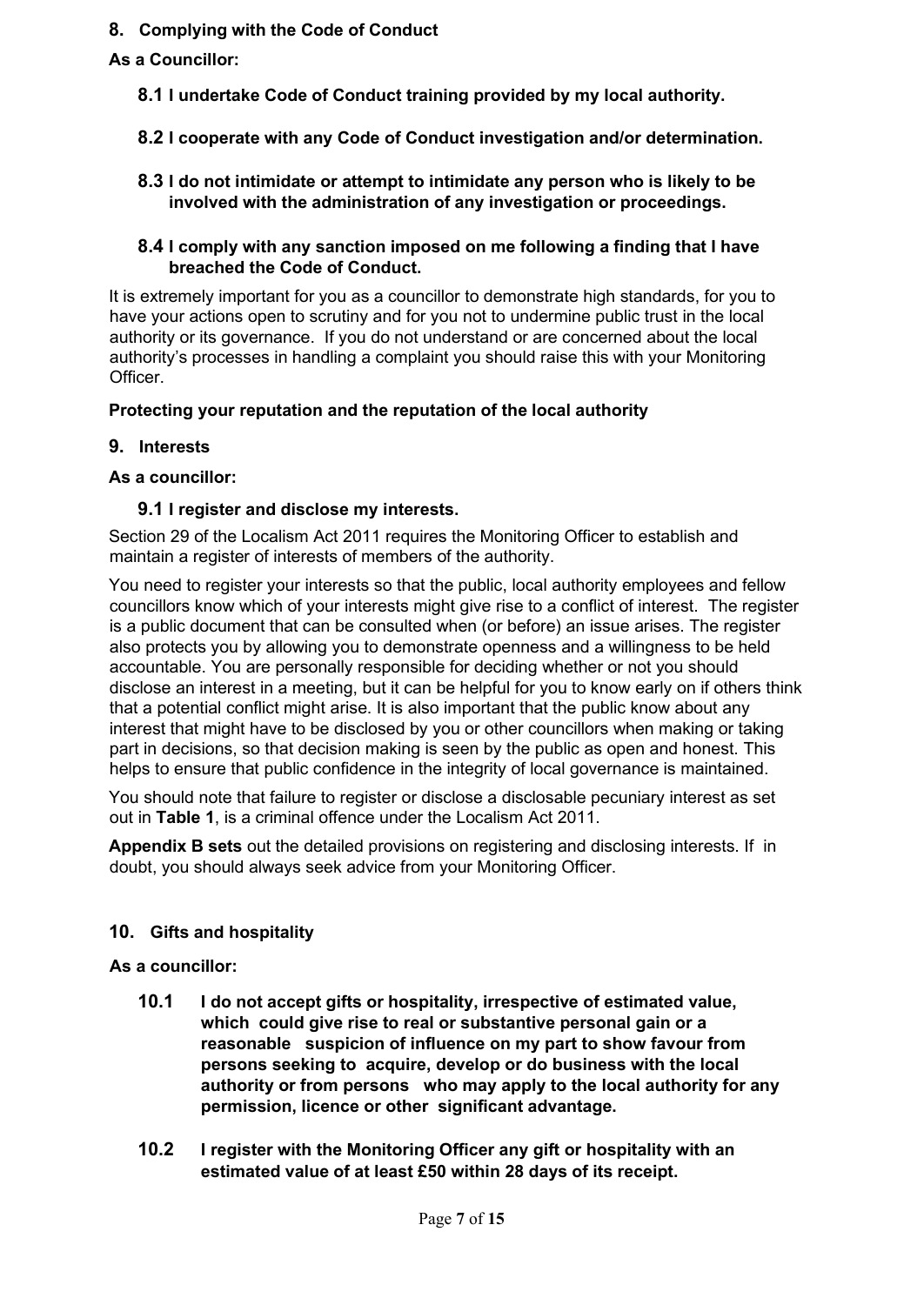## **10.3 I register with the Monitoring Officer any significant gift or hospitality that I have been offered but have refused to accept.**

In order to protect your position and the reputation of the local authority, you should exercise caution in accepting any gifts or hospitality which are (or which you reasonably believe to be) offered to you because you are a councillor. The presumption should always be not to accept significant gifts or hospitality. However, there may be times when such a refusal may be difficult if it is seen as rudeness in which case, you could accept it but must ensure it is publicly registered. However, you do not need to register gifts and hospitality which are not related to your role as a councillor, such as Christmas gifts from your friends and family. It is also important to note that it is appropriate to accept normal expenses and hospitality associated with your duties as a councillor. If you are unsure, do contact your Monitoring Officer for guidance.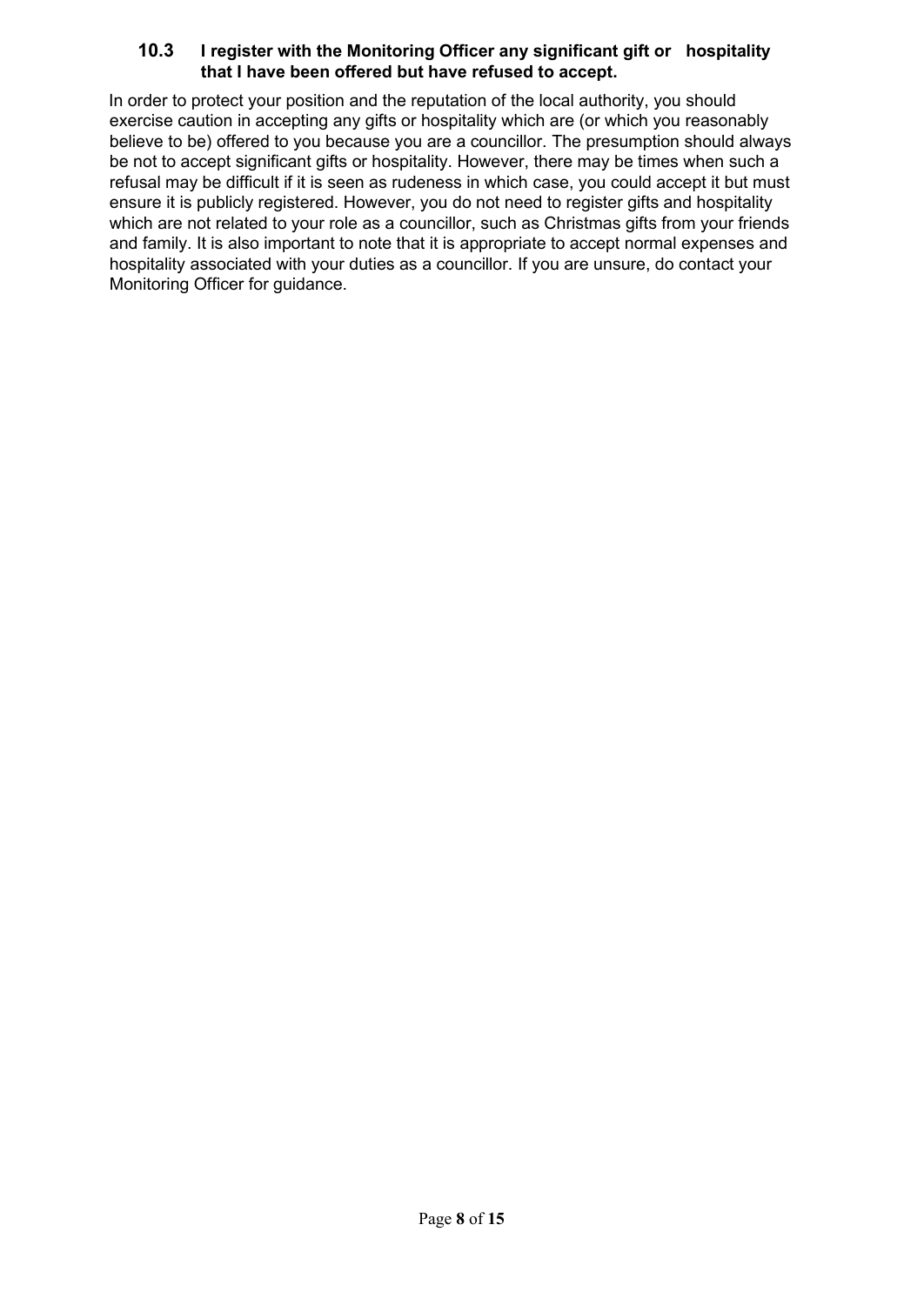## **Appendices**

Appendix A The Seven Principles of Public Life

The principles are:

#### **Selflessness**

Holders of public office should act solely in terms of the public interest.

#### **Integrity**

Holders of public office must avoid placing themselves under any obligation to people or organisations that might try inappropriately to influence them in their work. They should not act or take decisions in order to gain financial or other material benefits for themselves, their family, or their friends. They must disclose and resolve any interests and relationships.

#### **Objectivity**

Holders of public office must act and take decisions impartially, fairly and on merit, using the best evidence and without discrimination or bias.

#### **Accountability**

Holders of public office are accountable to the public for their decisions and actions and must submit themselves to the scrutiny necessary to ensure this.

#### **Openness**

Holders of public office should act and take decisions in an open and transparent manner. Information should not be withheld from the public unless there are clear and lawful reasons for so doing.

#### **Honesty**

Holders of public office should be truthful.

#### **Leadership**

Holders of public office should exhibit these principles in their own behaviour. They should actively promote and robustly support the principles and be willing to challenge poor behaviour wherever it occurs.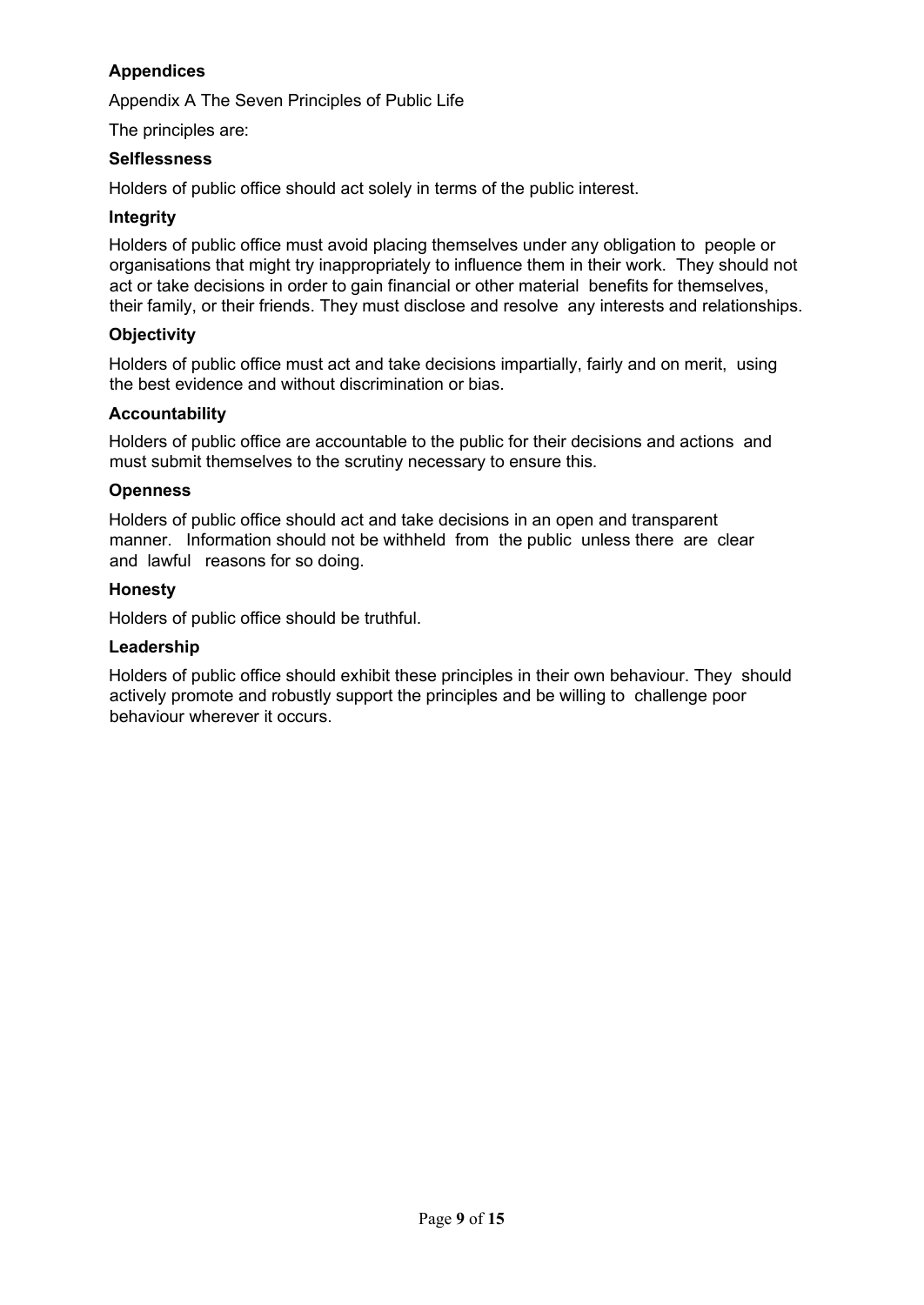#### **Appendix B Registering interests**

Within 28 days of becoming a member or your re-election or re-appointment to office you must register with the Monitoring Officer the interests which fall within the categories set out in **Table 1** (**Disclosable Pecuniary Interests**) which are as described in "The Relevant Authorities (Disclosable Pecuniary Interests) Regulations 2012". You should also register details of your other personal interests which fall within the categories set out in **Table 2** (**Other Registerable Interests**).

"**Disclosable Pecuniary Interest"** means an interest of yourself, or of your partner if you are aware of your partner's interest, within the descriptions set out in Table 1 below.

**"Partner"** means a spouse or civil partner, or a person with whom you are living as husband or wife, or a person with whom you are living as if you are civil partners.

- 1. You must ensure that your register of interests is kept up-to-date and within 28 days of becoming aware of any new interest, or of any change to a registered interest, notify the Monitoring Officer.
- 2. A 'sensitive interest' is as an interest which, if disclosed, could lead to the councillor, or a person connected with the councillor, being subject to violence or intimidation.
- 3. Where you have a 'sensitive interest' you must notify the Monitoring Officer with the reasons why you believe it is a sensitive interest. If the Monitoring Officer agrees they will withhold the interest from the public register.

#### **Non participation in case of disclosable pecuniary interest**

4. Where a matter arises at a meeting which directly relates to one of your Disclosable Pecuniary Interests as set out in **Table 1**, you must disclose the interest, not participate in any discussion or vote on the matter and must not remain in the room unless you have been granted a dispensation. If it is a 'sensitive interest', you do not have to disclose the nature of the interest, just that you have an interest. Dispensation may be granted in limited circumstances, to enable you to participate and vote on a matter in which you have a disclosable pecuniary interest.

#### **Disclosure of Other Registerable Interests**

5. Where a matter arises at a meeting which *directly relates* to the financial interest or wellbeing of one of your Other Registerable Interests (as set out in **Table 2**), you must disclose the interest. You may speak on the matter only if members of the public are also allowed to speak at the meeting but otherwise must not take part in any discussion or vote on the matter and must not remain in the room unless you have been granted a dispensation. If it is a 'sensitive interest', you do not have to disclose the nature of the interest.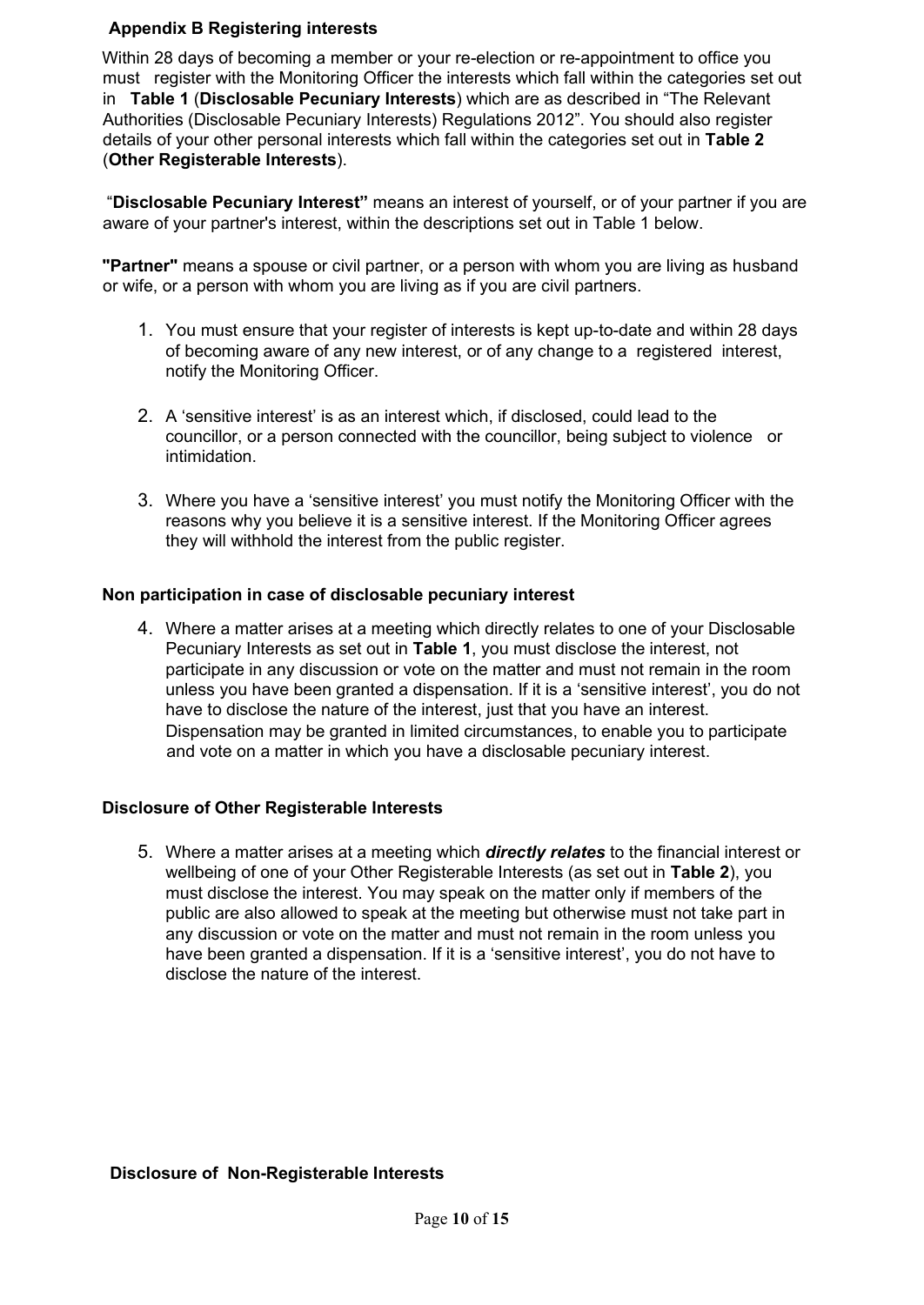6. Where a matter arises at a meeting which *directly relates* to your financial interest or well-being (and is not a Disclosable Pecuniary Interest set out in Table 1) or a financial interest or well-being of a relative or close associate, you must disclose the interest. You may speak on the matter only if members of the public are also allowed to speak at the meeting. Otherwise you must not take part in any discussion or vote on the matter and must not remain in the room unless you have been granted a dispensation. If it is a 'sensitive interest', you do not have to disclose the nature of the interest.

- 7. Where a matter arises at a meeting which *affects*
	- a. your own financial interest or well-being;
	- b. a financial interest or well-being of a relative or close associate; or
	- c. a financial interest or wellbeing of a body included under Other Registrable Interests as set out in **Table 2** you must disclose the interest. In order to determine whether you can remain in the meeting after disclosing your interest the following test should be applied
- 8. Where a matter (referred to in paragraph 8 above*) affects* the financial interest or well-being:
	- a. to a greater extent than it affects the financial interests of the majority of inhabitants of the ward affected by the decision and;
	- b. a reasonable member of the public knowing all the facts would believe that it would affect your view of the wider public interest

You may speak on the matter only if members of the public are also allowed to speak at the meeting. Otherwise you must not take part in any discussion or vote on the matter and must not remain in the room unless you have been granted a dispensation.

If it is a 'sensitive interest', you do not have to disclose the nature of the interest.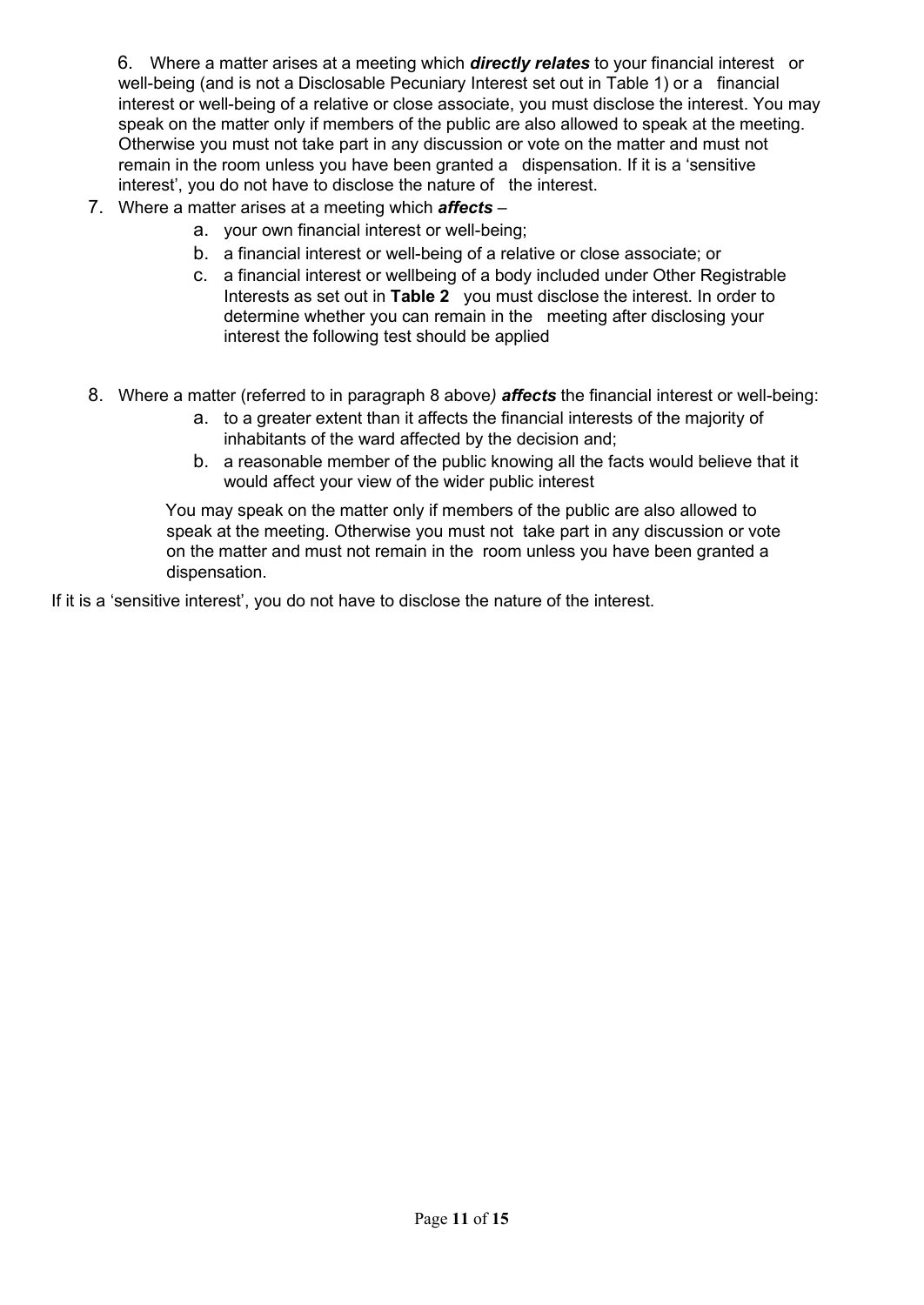## **Table 1: Disclosable Pecuniary Interests**

This table sets out the explanation of Disclosable Pecuniary Interests as set out in the [Relevant Authorities](https://www.legislation.gov.uk/uksi/2012/1464/made) [\(Disclosable Pecuniary Interests\) Regulations](https://www.legislation.gov.uk/uksi/2012/1464/made) [2012.](https://www.legislation.gov.uk/uksi/2012/1464/made)

| <b>Subject</b>                                       | <b>Description</b>                                                                                                                                                                                                                                                                                                                                                                                                                                                                                                                                 |
|------------------------------------------------------|----------------------------------------------------------------------------------------------------------------------------------------------------------------------------------------------------------------------------------------------------------------------------------------------------------------------------------------------------------------------------------------------------------------------------------------------------------------------------------------------------------------------------------------------------|
| Employment, office, trade, profession<br>or vocation | Any employment, office, trade, profession<br>or vocation carried on for profit or gain.                                                                                                                                                                                                                                                                                                                                                                                                                                                            |
| Sponsorship                                          | Any payment or provision of any other<br>financial benefit (other than from the<br>council) made to the councillor during the<br>previous 12-month period for expenses<br>incurred by him/her in<br>carrying out<br>his/her duties as a councillor, or towards<br>his/her election expenses.<br>This includes any payment or financial<br>benefit from a trade union within the<br>meaning of the Trade Union and Labour<br>Relations (Consolidation) Act 1992.                                                                                    |
| <b>Contracts</b>                                     | Any contract made between the<br>councillor or his/her spouse or civil<br>partner or the person with whom the<br>councillor is living as if they were<br>spouses/civil partners (or a firm in which<br>such person is a partner, or an<br>incorporated body of which such person is<br>a director* or<br>a body that such person has a beneficial<br>interest in the securities of*) and the<br>council<br>(a) under which goods or services are to<br>be provided or works are to be executed;<br>and (b) which has not been fully<br>discharged. |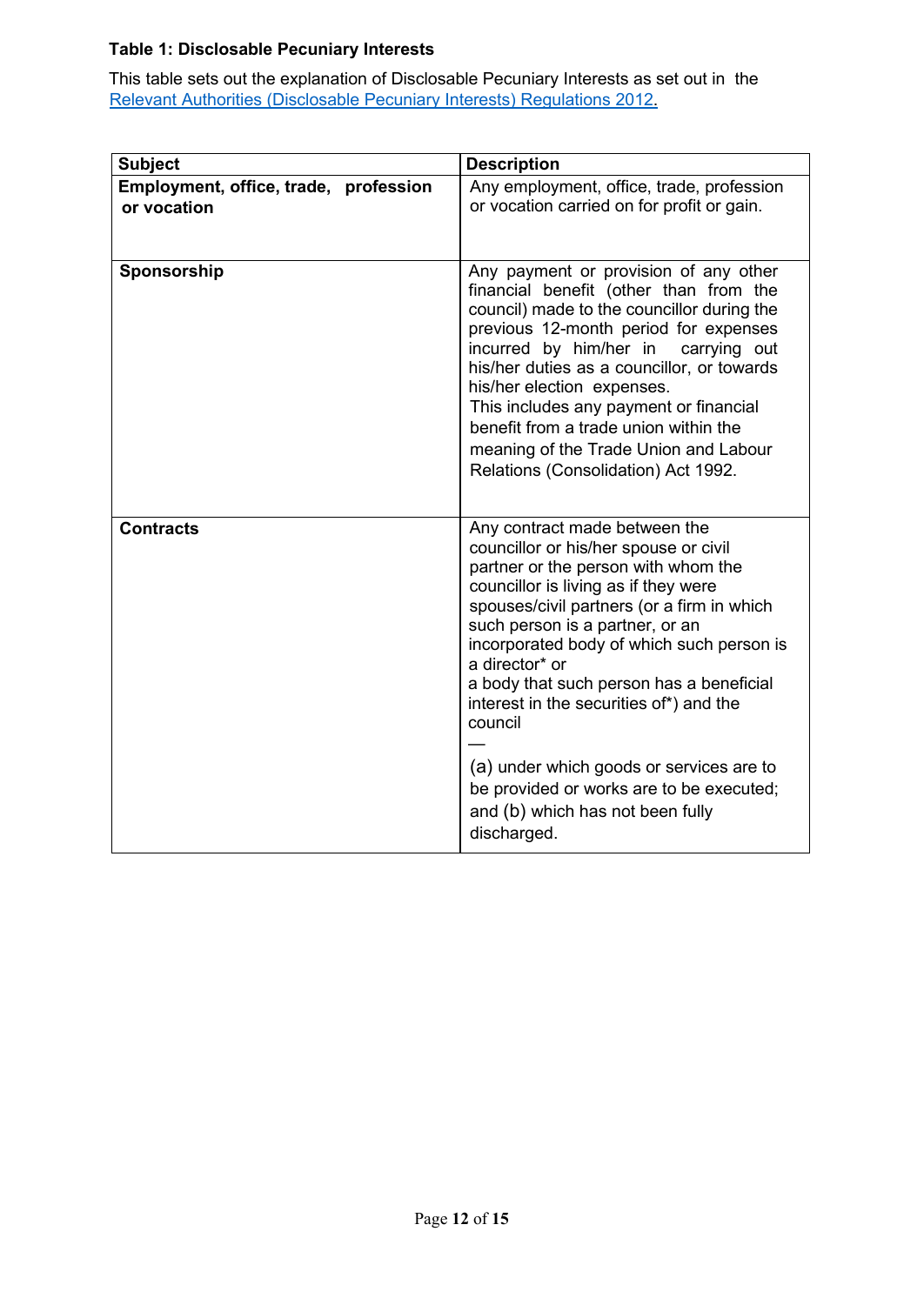| <b>Land and Property</b>   | Any beneficial interest in land which is within<br>the area of the council.<br>'Land' excludes an easement, servitude,<br>interest or right in or over land which does not<br>give the councillor or his/her spouse or civil<br>partner or the person with whom the<br>councillor is living as if they were spouses/<br>civil partners (alone or jointly with another) a<br>right to occupy or to receive income.                                                                                                                                                                                                                                                                                                                                                                 |
|----------------------------|-----------------------------------------------------------------------------------------------------------------------------------------------------------------------------------------------------------------------------------------------------------------------------------------------------------------------------------------------------------------------------------------------------------------------------------------------------------------------------------------------------------------------------------------------------------------------------------------------------------------------------------------------------------------------------------------------------------------------------------------------------------------------------------|
| <b>Licenses</b>            | Any licence (alone or jointly with others)<br>to<br>occupy land in the area of the council for a<br>month or longer                                                                                                                                                                                                                                                                                                                                                                                                                                                                                                                                                                                                                                                               |
| <b>Corporate tenancies</b> | Any tenancy where (to the councillor's<br>knowledge)-<br>the landlord is the council; and<br>(a)<br>(b)<br>the tenant is a body that the councillor,<br>or his/her spouse or civil partner or the person<br>with whom the councillor is living as if they<br>were spouses/ civil partners is a partner of or<br>a director* of or has a beneficial interest in the<br>securities* of.                                                                                                                                                                                                                                                                                                                                                                                             |
| <b>Securities</b>          | Any beneficial interest in securities* of a<br>body where-<br>that body (to the councillor's<br>(a)<br>knowledge) has a place of business or land in<br>the area of the council; and<br>(b)<br>either-<br>(i)<br>) the total nominal value of the<br>securities* exceeds<br>£25,000<br>or<br>one<br>hundredth of the total issued share<br>capital of that body; or<br>if the share capital of that body is<br>(ii)<br>of more than one class, the total nominal<br>value of the shares of any one class in<br>which the councillor, or his/ her spouse or<br>civil partner or the person with whom the<br>councillor is living as if they were spouses/civil<br>partners have a beneficial interest exceeds<br>one hundredth of the total issued share capital<br>of that class. |

\* 'director' includes a member of the committee of management of an industrial and provident society.

\* 'securities' means shares, debentures, debenture stock, loan stock, bonds, units of a collective investment scheme within the meaning of the Financial Services and Markets Act 2000 and other securities of any description, other than money deposited with a building society.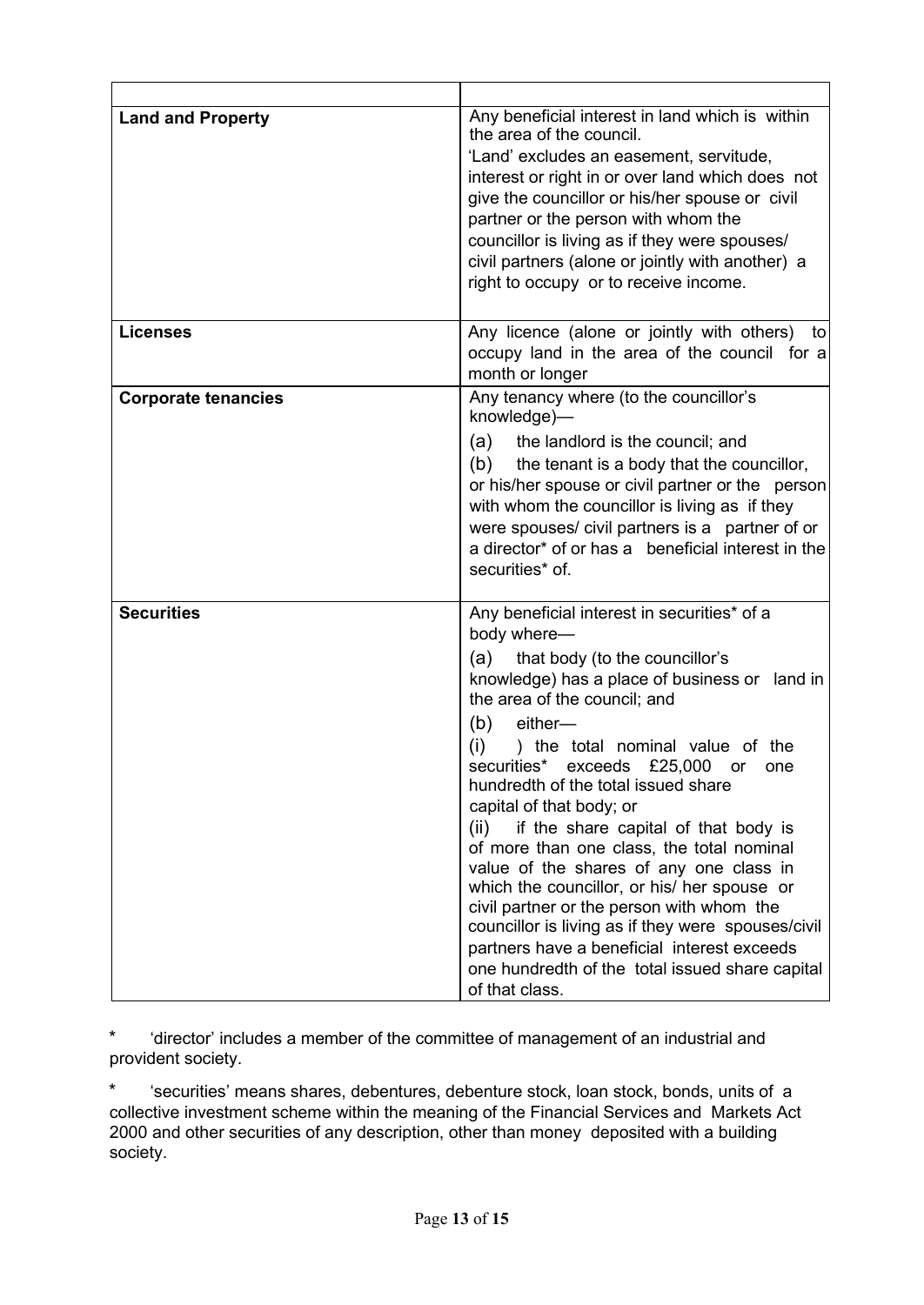#### **Table 2: Other Registrable Interests**

You must register as an Other Registerable Interest :

a) any unpaid directorships

b) any body of which you are a member or are in a position of general control or

management and to which you are nominated or appointed by your authority

c) any body

- (i) exercising functions of a public nature
- (ii) directed to charitable purposes or
- (iii) one of whose principal purposes includes the influence of public opinion or policy (including any political party or trade union)

of which you are a member or in a position of general control or management

#### **Appendix C – the Committee on Standards in Public Life**

The LGA has undertaken this review whilst the Government continues to consider the recommendations made by the Committee on Standards in Public Life in their report on [Local Government Ethical Standards.](https://www.gov.uk/government/publications/local-government-ethical-standards-report) [I](https://www.gov.uk/government/publications/local-government-ethical-standards-report)f the Government chooses to implement any of the recommendations, this could require a change to this Code.

The recommendations cover:

- Recommendations for changes to the Localism Act 2011 to clarify in law when the Code of Conduct applies
- The introduction of sanctions
- An appeals process through the Local Government Ombudsman
- Changes to the Relevant Authorities (Disclosable Pecuniary Interests) Regulations 2012
- Updates to the Local Government Transparency Code
- Changes to the role and responsibilities of the Independent Person
- That the criminal offences in the Localism Act 2011 relating to Disclosable Pecuniary Interests should be abolished

The Local Government Ethical Standards report also includes Best Practice recommendations. These are:

**Best practice 1**: Local authorities should include prohibitions on bullying and harassment in codes of conduct. These should include a definition of bullying and harassment, supplemented with a list of examples of the sort of behaviour covered by such a definition.

**Best practice 2**: Councils should include provisions in their code of conduct requiring councillors to comply with any formal standards investigation and prohibiting trivial or malicious allegations by councillors.

**Best practice 3**: Principal authorities should review their code of conduct each year and regularly seek, where possible, the views of the public, community organisations and neighbouring authorities.

**Best practice 4**: An authority's code should be readily accessible to both councillors and the public, in a prominent position on a council's website and available in council premises.